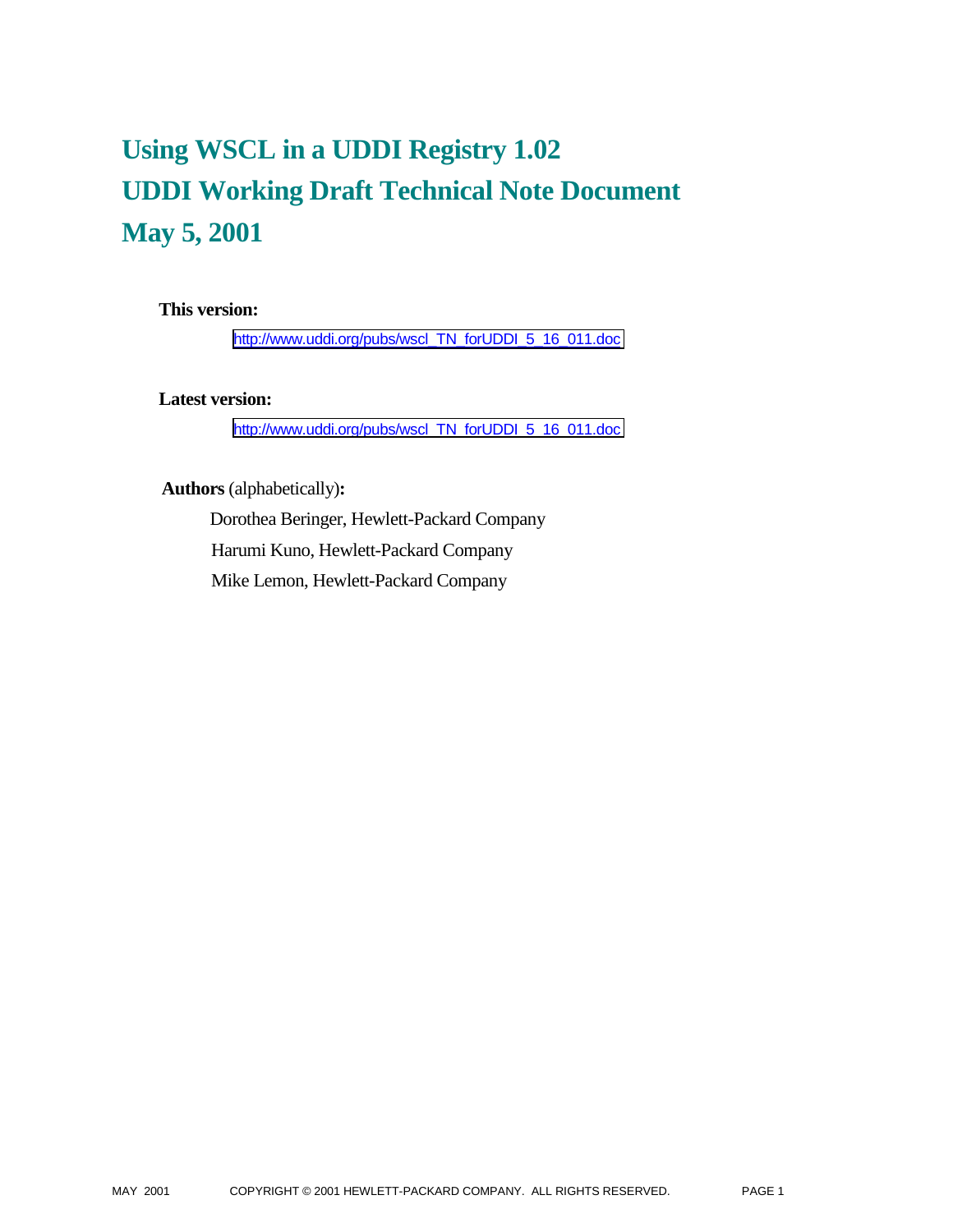# Contents

| $\textbf{CONTENTS} \textit{} \textit{} \textit{} \textit{} \textit{} \textit{} \textit{} \textit{} \textit{} \textit{} \textit{} \textit{} \textit{} \textit{} \textit{} \textit{} \textit{} \textit{} \textit{} \textit{} \textit{} \textit{} \textit{} \textit{} \textit{} \textit{} \textit{} \textit{} \textit{} \textit{} \textit{} \textit{} \textit{} \textit{} \textit{} \textit$ |  |
|-------------------------------------------------------------------------------------------------------------------------------------------------------------------------------------------------------------------------------------------------------------------------------------------------------------------------------------------------------------------------------------------|--|
|                                                                                                                                                                                                                                                                                                                                                                                           |  |
|                                                                                                                                                                                                                                                                                                                                                                                           |  |
|                                                                                                                                                                                                                                                                                                                                                                                           |  |
|                                                                                                                                                                                                                                                                                                                                                                                           |  |
|                                                                                                                                                                                                                                                                                                                                                                                           |  |
|                                                                                                                                                                                                                                                                                                                                                                                           |  |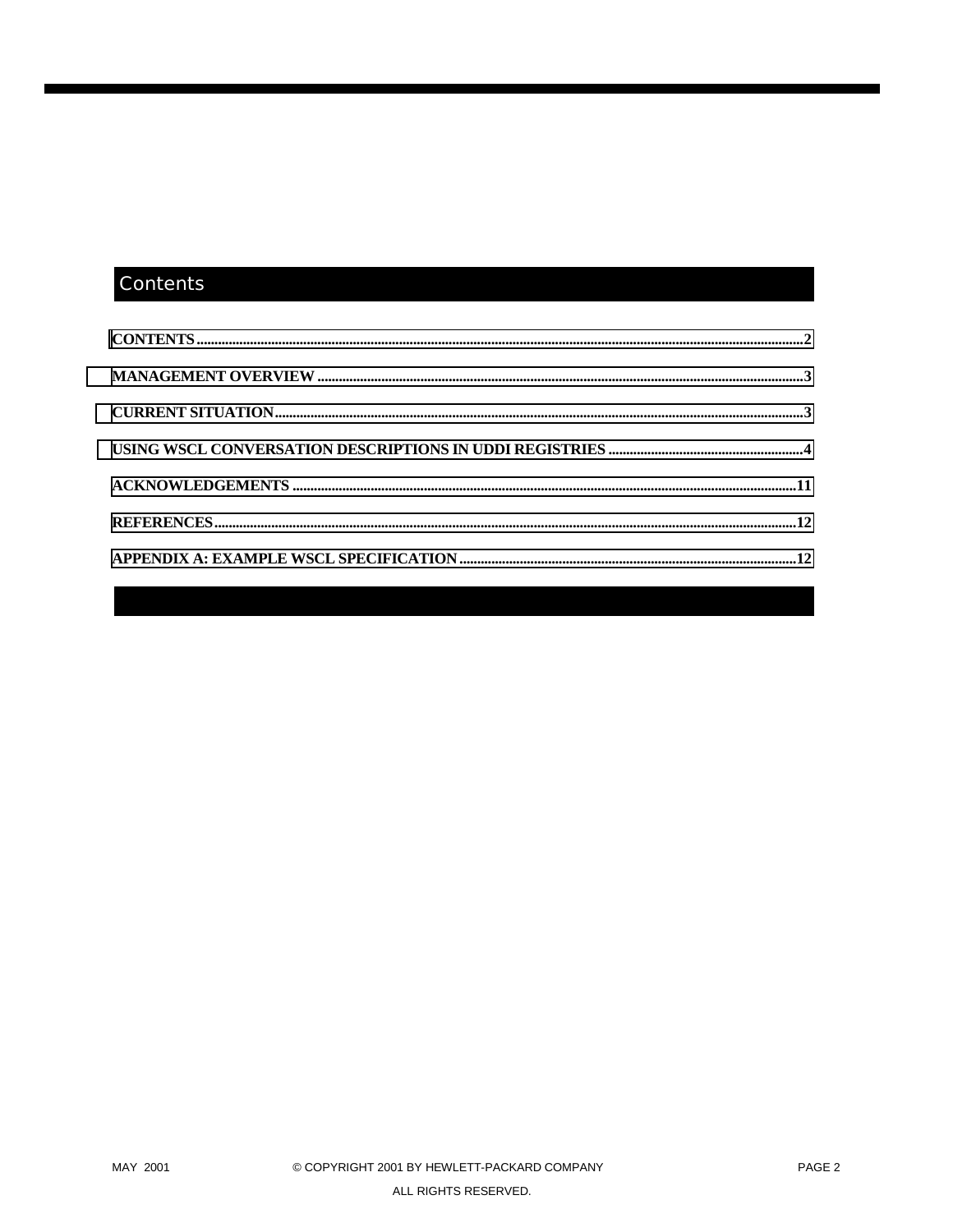#### <span id="page-2-0"></span>Management Overview

Electronic commerce is moving towards a vision of web-service based interactions, where corporate enterprises use web-services to interact with each other dynamically. For example, a service in one enterprise could spontaneously decide to engage a service fronted by another enterprise. In order for services to interact with each other dynamically, they must be able to do three fundamental things.

- 1. Clients must be able to discover services.
- 2. A service must be able to describe its abstract interfaces and protocol bindings so that clients can figure out how to invoke it.
- 3. A service must be able to describe the kinds of interactions (conversations) that it supports (e.g., that it expects clients to login before they can request a catalog) so that it can engage in complex exchanges with its clients.

The Universal Description Discovery and Integration (UDDI)[1-3] specifications address the first problem by defining a way to publish and discover information about Web services. The Web Services Description Language (WSDL)[4] addresses the second problem, defining a general purpose XML language for describing the interface and protocol bindings of network services. The Web Services Conversation Language (WSCL)1 [6] addresses the last problem, providing a standard way to model the public processes of a service, thus enabling network services to participate in rich interactions. Together, UDDI, WSDL, and WSCL enable developers to implement web services capable of spontaneously engaging in dynamic and complex interenterprise interactions.

In this document, we clarify the relationship between WSCL, UDDI, and WSDL. In particular, we describe how together these three components can be used to create an environment in which services can spontaneously discover each other and then engage in complicated interactions.

# Current Situation

Web-services are much more loosely coupled than traditional distributed applications. This difference impacts both the requirements and usage models for web-services. Web-services are deployed on the behalf of diverse enterprises, and the programmers who implement them are unlikely to collaborate with each other during development. However, the purpose of web-services is to enable business-to-business interactions. Therefore, web-services must support very flexible, dynamic bindings. Web-services should be able to discover new services and interact with them dynamically without requiring programming changes to either service.

The prevalent model for web-service communication is that web-services will publish information about the specifications that they support. UDDI facilitates the publication and discovery of webservice information. The current version of WSDL (1.0) is an XML-based format that describes the interfaces and protocol bindings of web service functional endpoints. WSDL also defines the payload that is exchanged using a specific messaging protocol; SOAP is one such possible messaging protocol. However, neither UDDI nor WSDL currently addresses the problem of how a service can specify the sequences of legal message exchanges (interactions) that it supports.

The Web Services Conversation Language (WSCL) addresses this issue, providing an XML schema for defining legal sequences of documents that web-services can exchange. Web services interact by exchanging messages. Each message can be expressed as a structured document (e.g., using XML) that is an instance of some document type (e.g., expressed using XML Schema). A message may be wrapped (nested) in an encompassing document, which can serve as an

l

 $1$  WSCL is derived from the Conversation Definition Language (CDL).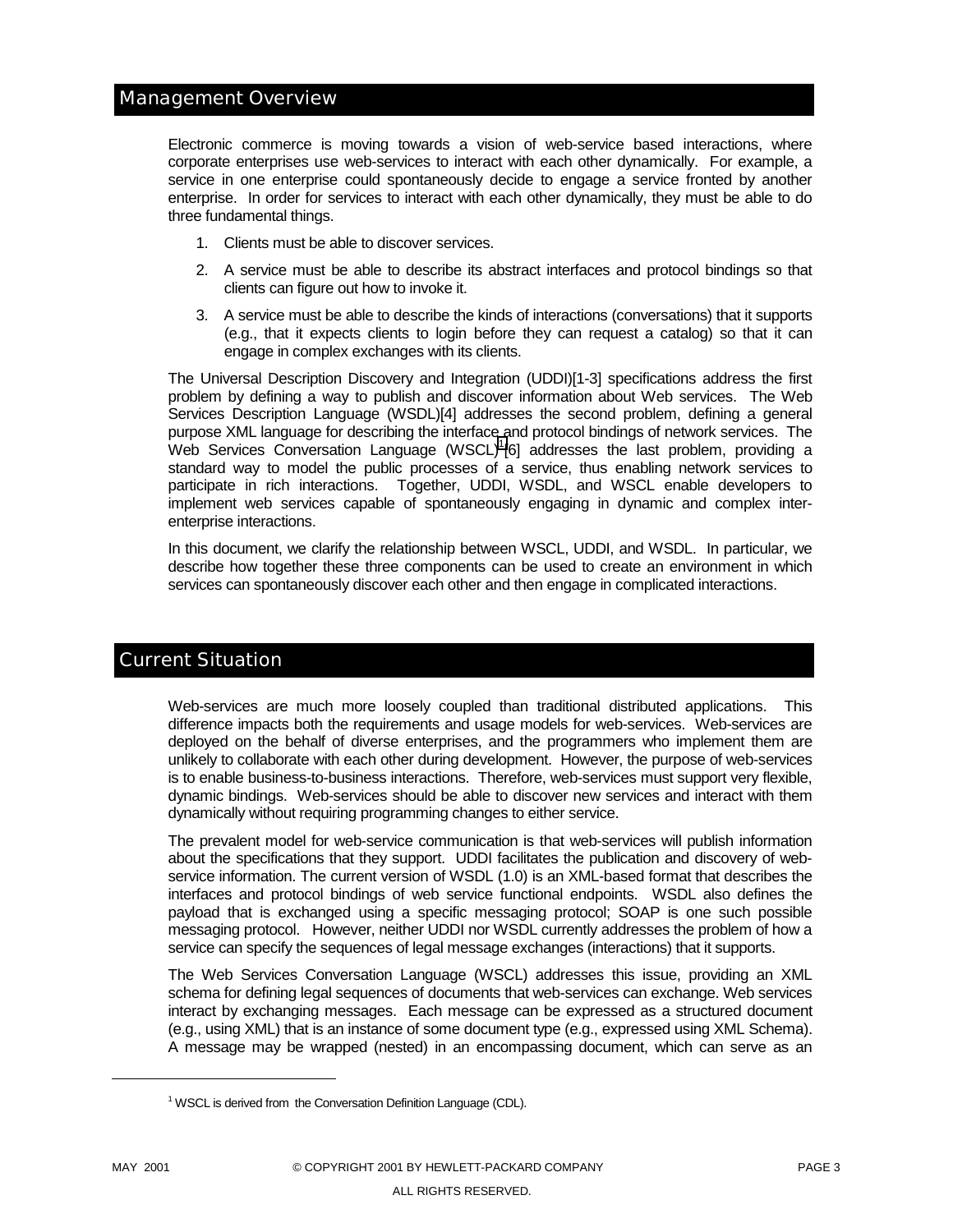<span id="page-3-0"></span>envelope that adds contextual (delivery or conversation specific) information (e.g., using SOAP). We define a conversation to be a sequence of message exchanges between two or more services. We define a conversation specification to be a formal description of "legal" message type-based conversations that a service supports. The complete specification of WSCL 1.0 can be found at [6].

WSCL and WSDL are highly complimentary – WSDL specifies how to send messages to a service and WSCL specifies the order in which such messages can be sent. The advantage of keeping the two distinct is that doing so allows us to decouple conversational interfaces (represented by WSCL) from service-specific interfaces (represented by WSDL). This means that a single conversation specification can be implemented by any number of services, independent of the protocols supported by the various implementations.

# Using WSCL Conversation Descriptions in UDDI Registries

## **Usage of WSCL**

WSCL specifies the public interface to web-services, it does not specify how the conversation participants will handle and produce the documents received and sent. A conversation definition is thus service independent, and can be used by any number of services with completely different implementations. A conversation developer (e.g. a vertical standards body) can create a WSCL description of some conversation, and publish it in a UDDI directory. A service provider who wanted to create a service that supported that conversation description could create and document service endpoints that support the message sequencing specified by the WSCL document. Any software developer who wants to create an application using the published web-service can download the WSCL files describing the conversations supported, and implement the necessary interactions accordingly. Ideally, software developers creating and using web-services will be supported by tools that allow them to interpret conversations and to easily and quickly map the interactions outlined in the conversation definition to any existing applications and back-end logic, while separating cleanly between the public and the private processes. Without any formal definition of the conversations, such tool support will not be possible.

Figure 1 depicts a UML diagram of a simple purchase conversation definition from the perspective of the seller. A service that supports this conversation definition expects a conversation to begin with the receipt of a LoginRQ or a RegistrationRQ document. Once the service has received one of these documents, it answers with a ValidLoginRS, a InvalidLoginRS, or a RegistrationRS, depending on the type and content of the message received. The WSCL specification for this conversation is given in Appendix A. Although this conversation is defined from the perspective of the seller, it can be used to determine the appropriate message types and sequences for both the seller and the buyer. The buyer simply derives his conversation definition by inverting the direction of the messages' halves of a conversation.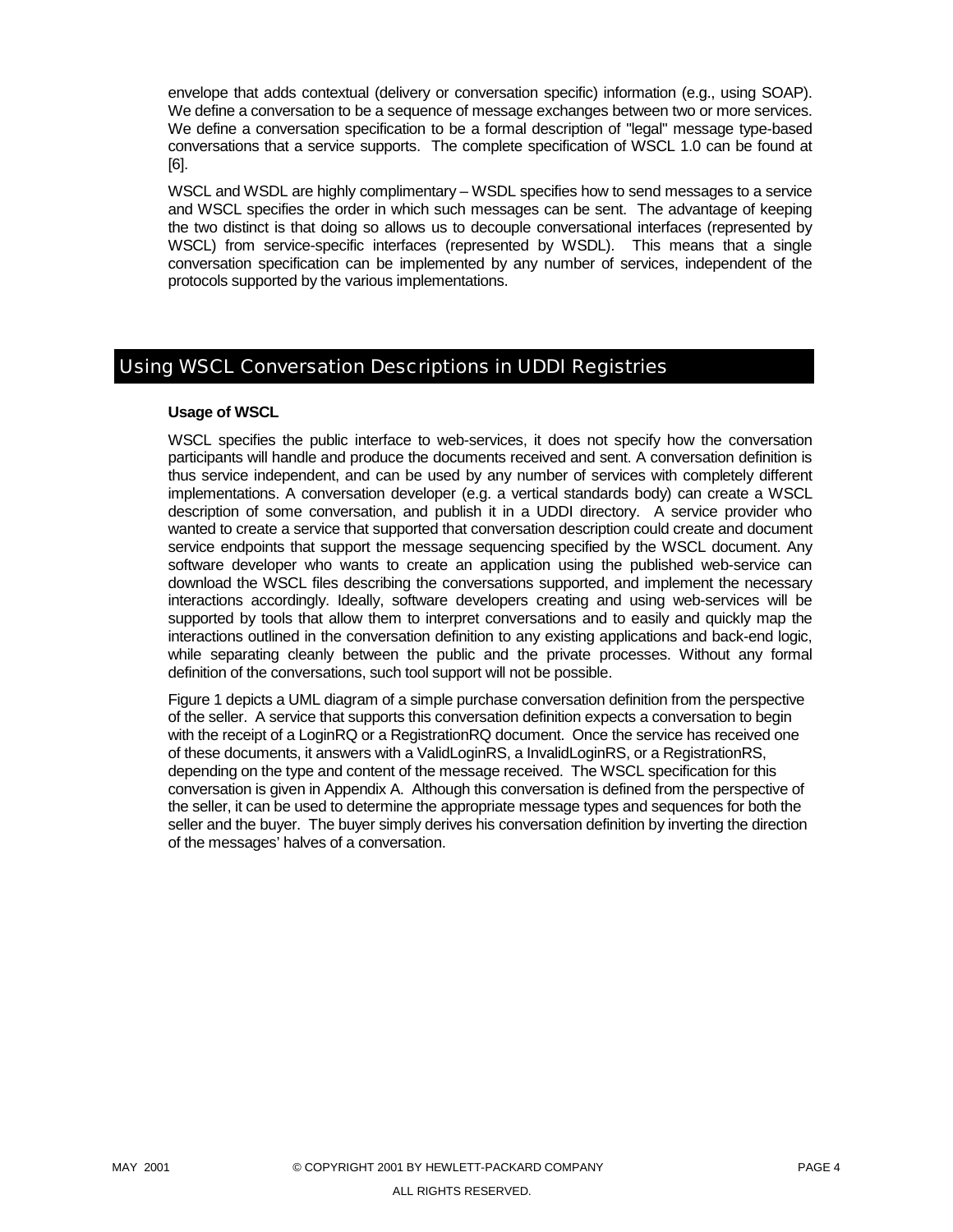

Figure 1: An example conversation depicted as a UML activity diagram. Interactions are represented by action states.

#### **Authoring WSCL Conversation Specifications**

There are four elements to a WSCL specification:

- *Document type descriptions* specify the types (schemas) of XML documents that the service can accept and transmit in the course of a conversation. The schemas of the documents exchanged are not specified as part of the WSCL specification document; the actual document schemas are separate XML documents and are referenced by their URL in the interaction elements of the conversation specification.
- *Interactions* model the actions of the conversation as document exchanges between conversation participants. E.g., in figure 1, the interaction "Login" is defined as consisting of a the inbound message "LoginRQ" and either the outbound message "ValidLoginRS" or "InvalidLoginRS". For all these messages, the WSCL description also specifies the URL of the schema for the document type exchanged. WSCL currently supports four types of interactions: *Send* (the service sends out an outbound document), *Receive* (the service receives an inbound document), *SendReceive* (the service sends out an outbound document, then expects to receive an inbound document in reply), and *ReceiveSend* (the service receives an inbound document and then sends out an outbound document). The *Empty* interaction does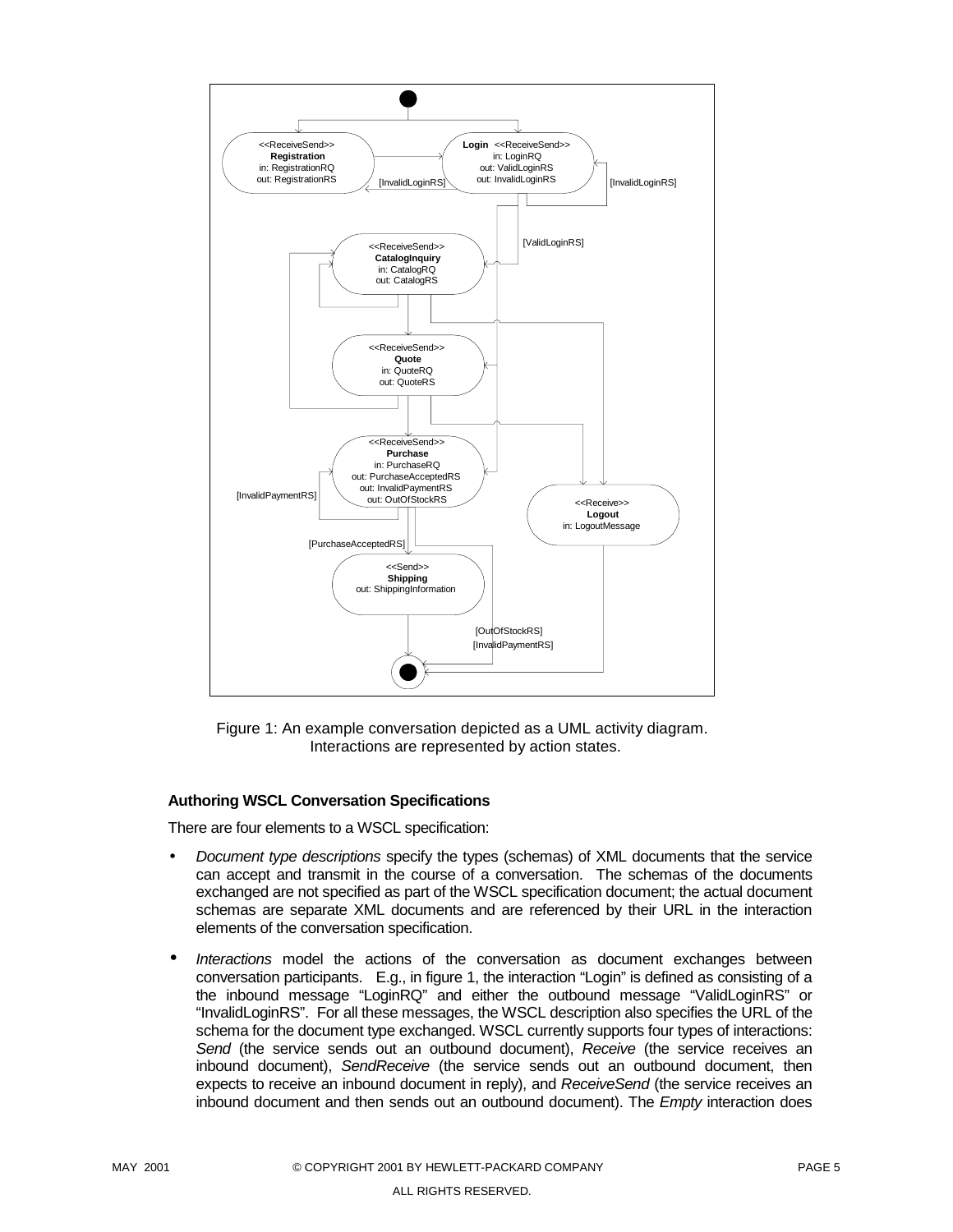not contain any documents exchanged, it is just used for modeling the start and end of a conversation.

- *Transitions* specify the ordering relationships between interactions. A transition specifies a source interaction, a destination interaction, and optionally a document type of the source interaction as additional condition for the transition. E.g., in figure 1, after a "Purchase" interaction the conversation may either transition to the "Send", "Purchase" or final interaction, depending on the outbound document exchanged in the Purchase interaction.
- The *Conversation* element lists all the interactions and transitions that make up the conversation. It also contains additional information about the conversation like its name, and with which interaction the conversation may start and end. A conversation can also be thought of as being one of the interfaces or public processes supported by a service. Yet in contrast to interfaces as defined by CORBA IDE or Java interfaces, conversations also specify the possible ordering of operations, i.e. the possible sequences in which documents may be exchanged.

We now examine the XML representation of the conversation depicted in Figure 1, specified using WSCL (the full example can be found in Appendix A). The root *Conversation* element has attributes specifying a name for the conversation and the initial and final interactions, and contains two sub-elements: a *ConversationInteractions* element that contains a list of *Interaction* elements, and a *ConversationTransitions* element that consists of a list of *Transition* elements. WSCL does not restrict how to name conversations.

```
<?xml version="1.0" encoding="UTF-8"?>
<Conversation name="StoreFrontServiceConversation"
   initialInteraction="Start" finalInteraction="End" >
  <ConversationInteractions>
   <Interaction … />
   <Interaction … />
   …
  </ConversationInteractions>
 <ConversationTransitions>
   <Transition … />
   <Transition … />
   …
 </ConversationTransitions>
</Conversation>
```
The following XML code is a WSCL representation of the "Login" interaction, an interaction of type ReceiveSend that specifies several possible outbound documents, only one of which is exchanged at run-time.

```
<Interaction interactionType="ReceiveSend" id="Login">
 <InboundXMLDocument id="LoginRQ"
        hrefSchema="http://conv123.org/LoginRQ.xsd" />
 <OutboundXMLDocument id="ValidLoginRS"
        hrefSchema="http://conv123.org/ValidLoginRS.xsd" />
 <OutboundXMLDocument id="InvalidLoginRS"
        hrefSchema="http://conv123.org/InvalidLoginRS.xsd" />
</Interaction>
```
Note that this interaction is assigned the identifier "Login." Also, note that each document type is assigned an identifier (e.g., "InvalidLoginRS"). The identifiers defined for the interactions and their documents are used when specifying the source and destination interactions for the conversation's transitions.

Transitions indicate the possible progression of the conversation between interactions. For example, the following XML code specifies that there is a possible transition from the "Login" to the "Quote" interaction, from the "Login" to the "CatalogInquiry" interaction, and from the "Login" to the "Registration" interaction. After sending out one of the outbound documents of the "Login" interaction, the service can receive e.g. a "RegistrationRQ", "CatalogRQ", or a "QuoteRQ"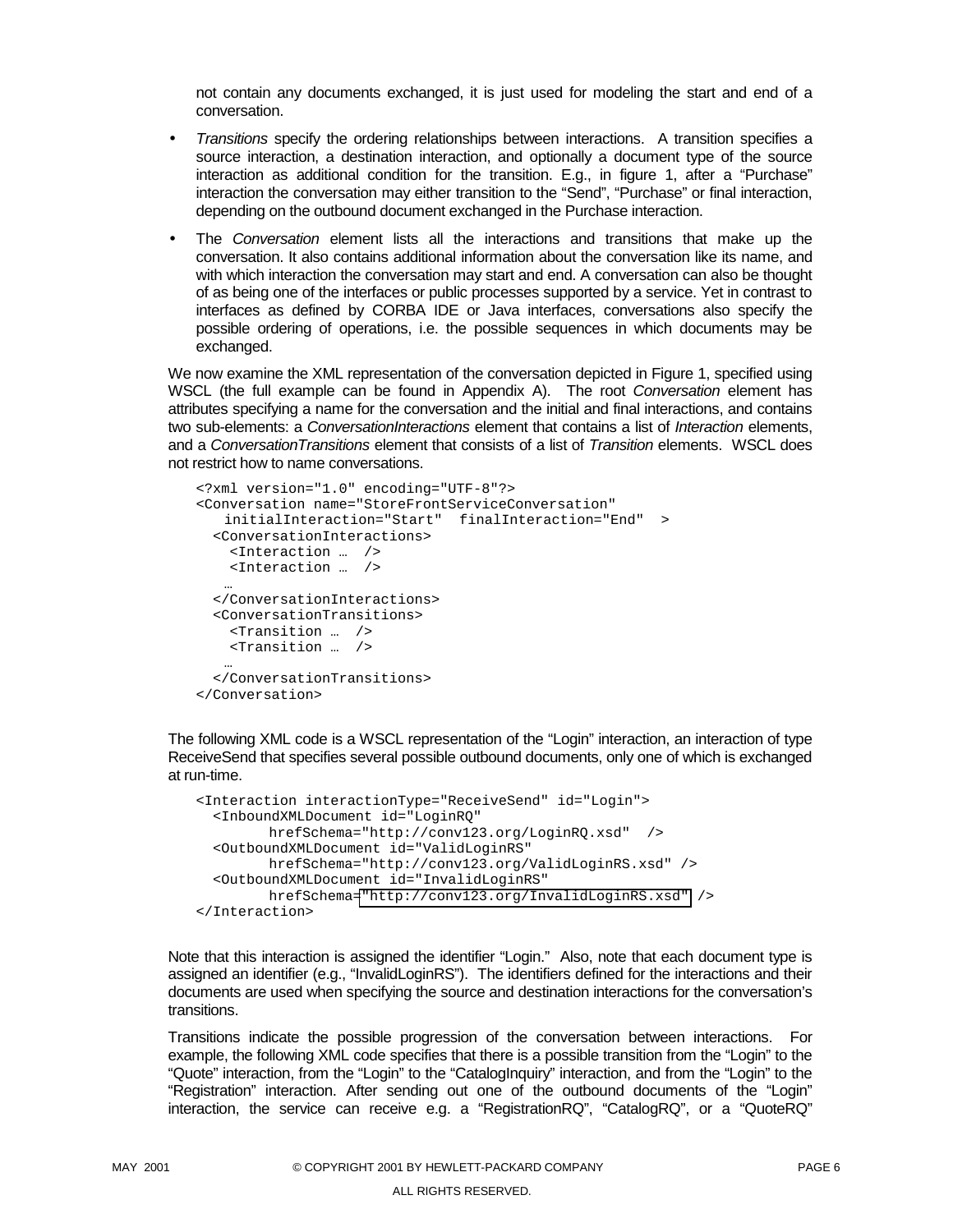document. In this specific case the next valid document also depends on the type of outbound document sent out in the "Login" interaction.

```
<Transition>
  <SourceInteraction href="Login"/>
  <DestinationInteraction href="Registration"/>
 <SourceInteractionCondition href="InvalidLoginRS"/>
</Transition>
<Transition>
 <SourceInteraction href="Login"/>
 <DestinationInteraction href="CatalogInquiry"/>
 <SourceInteractionCondition href="ValidLoginRS"/>
</Transition>
<Transition>
 <SourceInteraction href="Login"/>
 <DestinationInteraction href="Quote"/>
 <SourceInteractionCondition href="ValidLoginRS"/>
</Transition>
```
Although WSCL specifies the valid inbound and outbound documents for an interaction, it does not specify how the conversation participants will handle and produce these documents. The WSCL specification of a conversation is thus service-independent, and can be used (and reused) by any number of service providers and service consumers.

The full conversation definition for Figure 1's example conversation is listed in Appendix A.

#### **Relevant UDDI Structures**

A UDDI business registration is an XML document that describes a business entity and its web services. The UDDI XML schema defines four core types of service information: business information (such as business name and contact information), business service information (general technical and business descriptions of web services), binding information (specific information needed to invoke a service), and service specification information (associating a service's binding information with the business service information it implements).

Programmers and programs can use the UDDI Business Registry to locate technical information about services, such as the protocols and specifications that they implement. More importantly, the UDDI Business Registry also serves as a registry for abstract (service-independent) specifications. Services can refer indirectly to the UDDI registrations for specifications they implement, which makes it straightforward to identify the business service information that represents a given service.

The UDDI *tModel* is a meta-data construct that uniquely identifies reusable service-related technical specifications for reference purposes. A service publishes tModelInstanceDetails, which is a list of tModelInfo elements that refer to the tModels that the service supports. A UDDI tModel data structure includes a unique key (*tModelKey* attribute), an *name* element, an optional description, and an overviewDoc element in which we can store a URL for the actual specification document.

We can use the *tModel* structure to register WSCL conversation specifications. Each tModel should be classified in the uddi-org:types taxonomy as being of type "wsclSpec" and must have an overviewDoc element whose overviewURL points to the actual WSCL document.

For example, suppose we wanted to register a WSCL specification of the "storefront" conversation depicted in Figure 1 in a UDDI registry. We would create a tModel entry within the UDDI registry that referred to the actual WSCL specification document in its *overviewDoc* element. The following XML code is a UDDI tModel reference for a WSCL specification for a service conversation.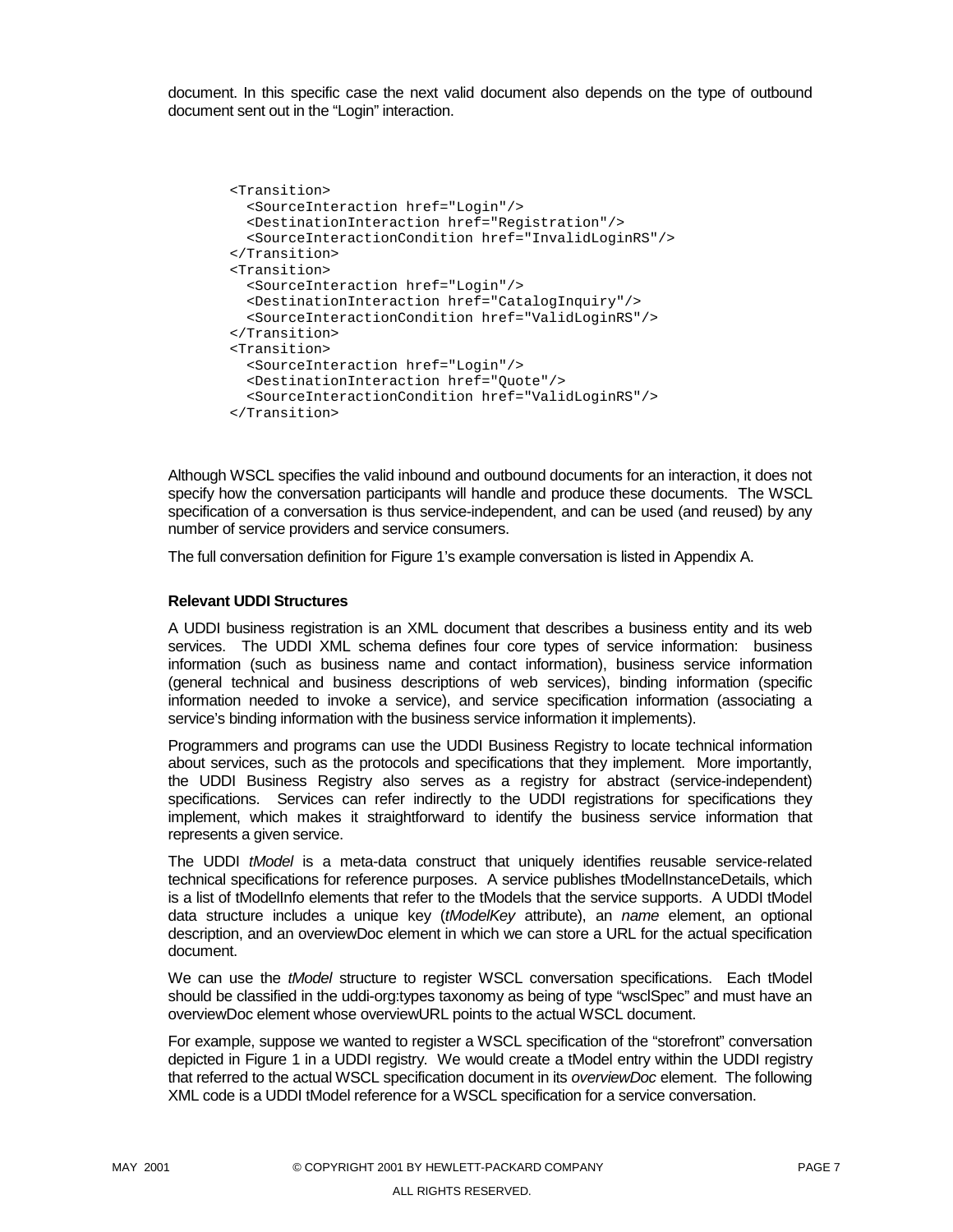```
<tModel authorizedName="XXXX" operator="YYYY" tModelKey="ZZZZ">
   <name>StoreFrontServiceConversation</name>
   <description xml:lang="en">
      WSCL description of a simple storefront conversation
   </description>
   <overviewDoc>
      <description xml:lang="eng">WSCL source document.</description>
      <overviewURL>http://example.com/schema_files/StoreFront101.wscl
       </overviewURL>
   </overviewDoc>
</tModel>
```
This storefront conversation tModel can now be referenced by the tModelInstanceInfo of any service that implements that conversation type:

```
<businessService>
  …
  <bindingTemplates>
    <bindingTemplate>
      …
      <accessPoint urlType="http">http://www.foo.com/</accessPoint>
       <tModelInstanceDetails>
        <tModelInstanceInfo tModelKey="ZZZZ"> … </tModelInstanceInfo>
        </tModelInstanceDetails>
        …
    </bindingTemplate>
    …
  <bindingTemplates>
<businessService>
```
#### **Relevant WSDL Structures**

As noted before, WSCL specifications are conversation-specific. WSCL describes the structures (types) of documents a service expects to receive and produce, as well as the order in which document interchanges will take place, but does not specify how to dispatch received documents to the service. This is partially addressed by WSDL. WSDL documents describe part of the abstract interface as well as the protocol bindings of a network service. WSDL specifications that describe abstract protocol interfaces are reusable and thus can be registered as UDDI tModels [5].

When describing web services we can distinguish between three main aspects:

- **Abstract interface** (public process, business model): the messages or documents (business payload) being exchanged and the order in which they are exchanged (choreography of the messages).
- **Protocol binding**: the protocols used for exchanging the documents.
- **Services**: the concrete service implementing a set of abstract interfaces and protocol bindings, and its location.

The following table shows how these three different aspects are covered by WSDL and WSCL. It is evident that the only overlap between WSDL and WSCL exists in the specification of the documents being exchanged:

|                          |              | <b>WSDL</b>    | <b>WSCL</b>        |
|--------------------------|--------------|----------------|--------------------|
| <b>Abstract</b>          | choreography | out of scope   | Transition         |
| <b>Interfaces</b>        | messages     | Operation      | <b>Interaction</b> |
| <b>Protocol Bindings</b> |              | <b>Binding</b> | out of scope       |
| <b>Concrete Services</b> |              | Service        | out of scope       |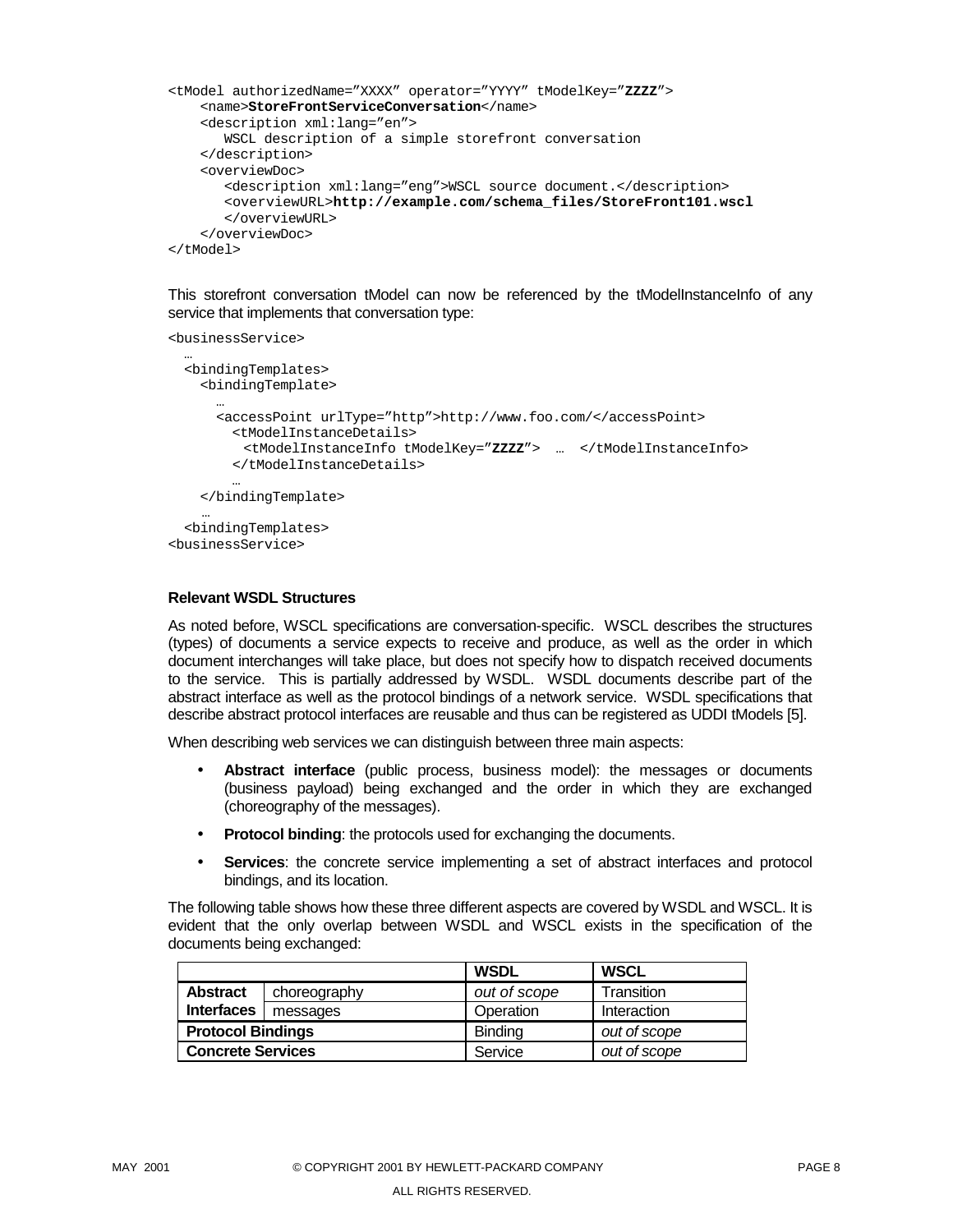Where WSDL and WSCL overlap, we can map the different terminology used as follows:

| <b>WSDL</b>                | <b>WSCL</b>                                                                                                                                                |
|----------------------------|------------------------------------------------------------------------------------------------------------------------------------------------------------|
| Port Type                  | Conversation                                                                                                                                               |
| Operation:                 | Interaction <sup>2</sup> :                                                                                                                                 |
| One-way                    | Receive                                                                                                                                                    |
| Request-response           | <b>ReceiveSend</b>                                                                                                                                         |
| Solicit-response           | SendReceive                                                                                                                                                |
| Notification               | Send                                                                                                                                                       |
| Input                      | <b>InboundXMLDocument</b>                                                                                                                                  |
| Output, Fault              | OutboundXMLDocument                                                                                                                                        |
| Names of Operation, Input, | Id of Interaction, InboundXMLDocument,                                                                                                                     |
| Output, Fault              | OutboundXMLDocument                                                                                                                                        |
| Message                    | URL of XML schema (WSCL delegates the<br>specification of the payload entirely to an external<br>XML schema, whereas WSDL directly uses XML data<br>types) |

There are three approaches for combining WSDL and WSCL descriptions of a web service:

1. *Adding protocol bindings in WSDL to a conversation described in WSCL*: If the abstract interface is already completely described by a WSCL document, we can go ahead and use the WSDL Binding elements to describe the protocol binding. Example:

```
<?xml version="1.0" encoding="UTF-8"?>
<definitions name="MyStoreFrontService"
  targetNamespace=…
  xmlns:conv="http://example.com/Conversations/StoreFront.cdl" >
  <binding name="StoreFrontServiceConversationBinding"
  type="conv:StoreFrontServiceConversation">
    <soap:binding style="document"/>
    <operation name="conv:Login">
      <soap:operation soapAction="Login">
   </operation>
    <operation name="conv:Registration">
      <soap:operation soapAction="Registration">
    </operation>
    … for all other interactions
  </binding>
  <service name="MyStoreFrontService">
   <port name="MyStoreFrontServiceAccessPoint"
  binding="StoreFrontServiceConversationBinding">
      <soap:Address location="http://mystore.com/storefront" />
    \langle/port>
  </service>
</definitions>
```
In this example the attribute type in the element binding refers to the name of the conversation in the WSCL document describing this conversation. The names of the operations refer to the ids of the interactions, the type attribute of the binding refers to the name of the conversation in the WSCL document.

2. *Adding choreography to a WSDL port type description*: If a port type is already described by a WSDL document, we can describe the choreography in an additional WSCL document that only contains transition elements. The subelements SourceInteraction and

l

 $^2$  The interaction of type "Empty" does not appear in this list as it is only used for modeling the start and end state of conversations, and does not contain any documents exchanged.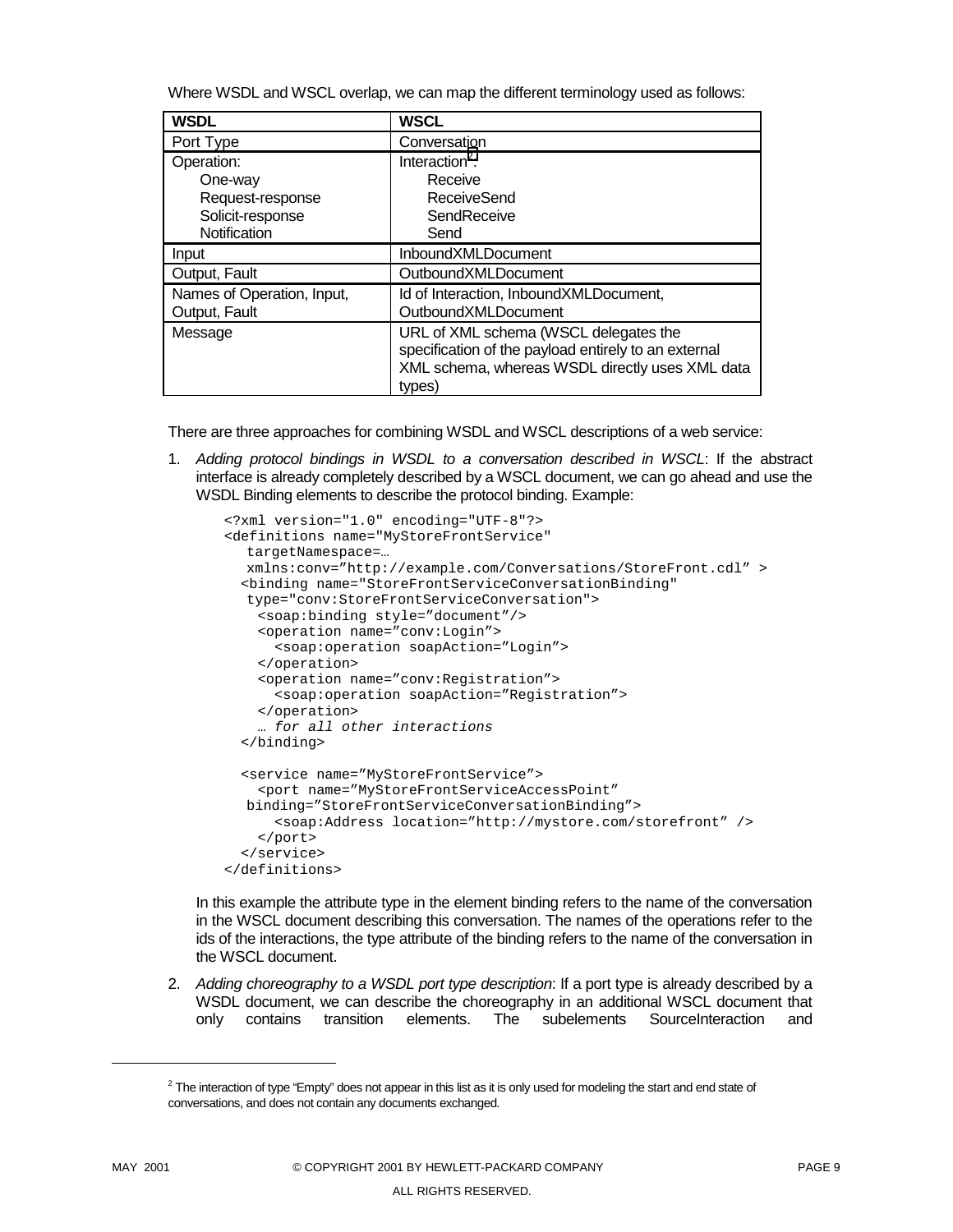DestinationInteraction refer to the names of operations from the WSDL document, and the subelement SourceInteractionCondition refers to an output or fault message of the operation.<sup>3</sup>

3. *Providing a full WSDL and WSCL description for the same port type / conversation*: We can also express which documents get exchanged by both, a WSDL port type and a WSCL conversation, with the conversation also describing the choreography used. The following example describes the interaction "Login" from the WSCL example in the appendix as a WSDL operation:

```
<?xml version="1.0" encoding="UTF-8"?>
<definitions name="MyStoreFrontService"
  targetNamespace=…
  xmlns:xsd1="http://example.com/types/LoginRQ.xsd"
  xmlns:xsd2="http://example.com/types/ValidLoginRS.xsd"
  xmlns:xsd3="http://example.com/types/InvalidLoginRS.xsd" >
  <message name="LoginRequestDocument">
     <part name="body" element="xsd1:LoginRQElement" />
  </message>
  <message name="ValidLoginDocument">
     <part name="body" element="xsd2:ValidLoginRSElement" />
  </message>
  <message name="InvalidLoginDocument">
     <part name="body" element="xsd3:InvalidLoginRSElement" />
  </message>
  <portType name="StoreFrontServiceConversation" >
   <operation name="Login">
     <input name="LoginRQ" message="LoginRequestDocument"/>
     <output name="ValidLoginRQ" message="ValidLoginDocument"/>
     <fault name="InvalidLoginRQ" message="InvalidLoginDocument"/>
   </operation>
  </portType>
</definitions>
```
#### **Referencing WSCL as well as WSDL Descriptions**

The UDDI registry uses *businessService* data structures to store information about the specific services offered by a given business entity. Each *businessService* structure represents a logical service classification of a single *businessEntity* structure, and in turn uses *bindingTemplate* structures to hold the technical characteristics of the service. Each *bindingTemplate* structure includes *tModelInstanceDetails*, which is a list of *tModelInfo* structures. Each *tModelInfo* structure is a reference to a single *tModel.* 

For example, suppose that we had a WSCL specification located at [http://conversation](http://conversation-definitions/storefrontConversation.wscl)[definitions/storefrontConversation.wscl,](http://conversation-definitions/storefrontConversation.wscl) and WSDL specification containing binding information located at [http://example.com/storefrontBinding.wsdl.](http://example.com/loginRegisterstorefrontBinding.wsdl) We assume that in this example the WSDL document either references the interactions of the WSCL document in its binding elements, or that the two documents use the same names for interactions and document types, so the descriptions can be mapped as described above. UDDI tModels that refer to these documents might look like the following:

```
<tModel authorizedName="…" operator="…" tModelKey="1B345">
    <name>StoreFrontServiceConversation</name>
   <description xml:lang="en">
      WSCL description of a simple storefront conversation
   </description>
   <overviewDoc>
```
l

 $3$  WSCL uses attributes of type HREF to refer to other elements. Therefore, in order to refer to operations from a WSDL document the WSCL schema needs to be slightly adapted in order to accept also values of type QNAME.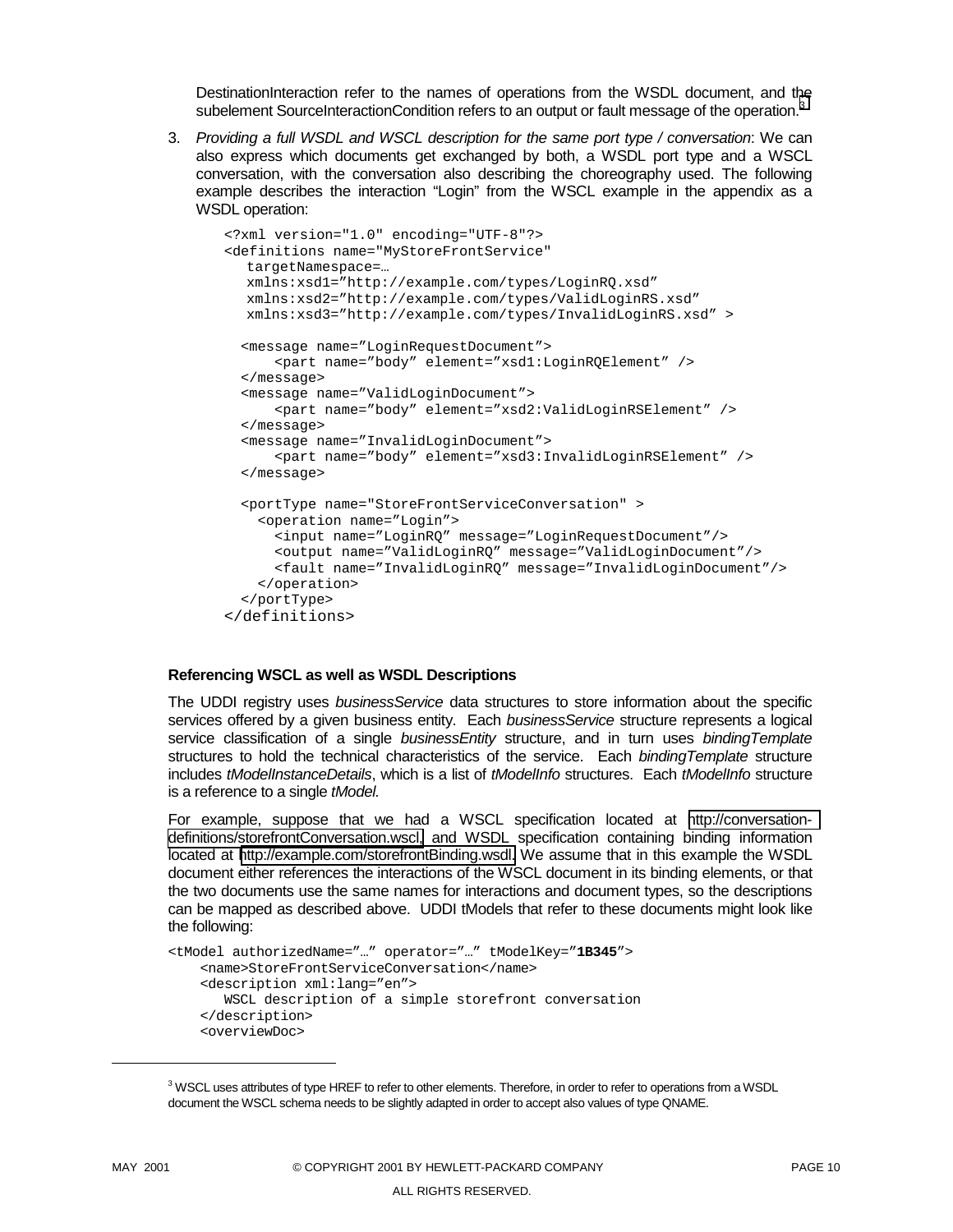```
<description xml:lang="eng">WSCL source document.</description>
       <overviewURL>http://example.com/schema_files/StoreFront101.wscl
       </overviewURL>
    </overviewDoc>
</tModel>
<tModel authorizedName="…" operator="…" tModelKey="2B345">
   <name>StoreFrontServiceBinding</name>
   <description xml:lang="en">
        WSDL description of a the binding of a storefront conversation
   </description>
   <overviewDoc>
     <description xml:lang="eng">WSDL source document.</description>
      <overviewURL>http://example.com/schema_files/StoreFront78.wsdl
   </overviewDoc>
</tModel>
<tModel authorizedName="…" operator="…" tModelKey="3B345">
   <name>StoreFrontServiceInstance</name>
   <description xml:lang="en">
        WSDL description of a concrete service, listing bindings supported and
         addresses of these bindings
   </description>
   <overviewDoc>
     <description xml:lang="eng">WSDL source document.</description>
      <overviewURL>http://example.com/schema_files/StoreFrontMyService.wsdl
   </overviewDoc>
</tModel>
```
#### The UDDI *businessService* structure for a service that supports these tModels would look like the following:

```
<businessService>
```

```
…
<bindingTemplates>
 <bindingTemplate>
      …
    <accessPoint urlType="http">http://www.foo.com/</accessPoint>
    <tModelInstanceDetails>
       <tModelInstanceInfo tModelKey="1B345"> … </tModelInstanceInfo>
       <tModelInstanceInfo tModelKey="2B345"> … </tModelInstanceInfo>
       <tModelInstanceInfo tModelKey="3B345"> … </tModelInstanceInfo>
        …
    </tModelInstanceDetails>
   …
 <bindingTemplate>
```
… <bindingTemplates> <businessService>

# Acknowledgements

We would like to thank Alan Karp, David Ehnebuske, Kannan Govindarajan, and Gregory Pogossiants for their comments and suggestions regarding this work. We owe special thanks to David Ehnebuske for his help with the WSDL-related issues.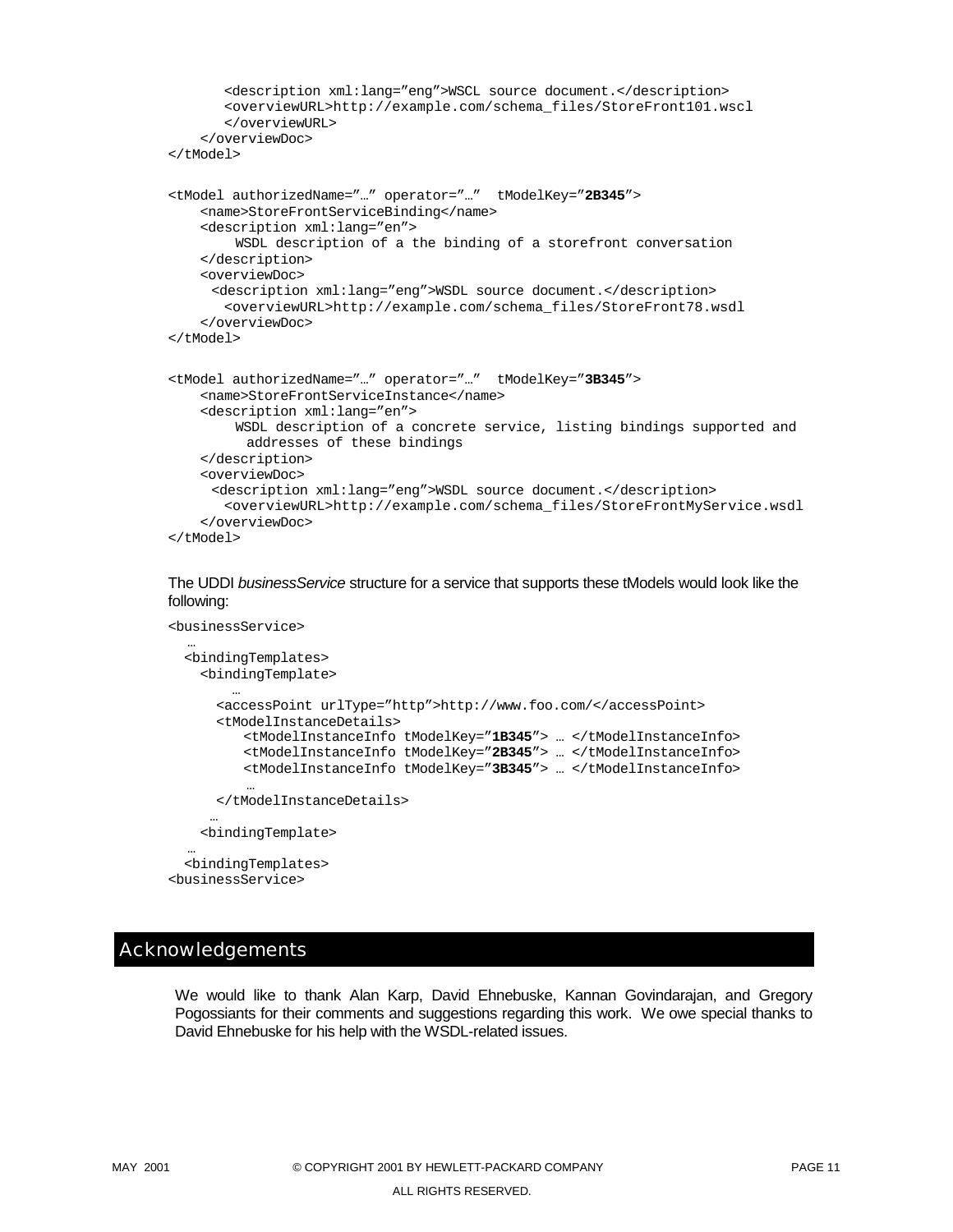#### <span id="page-11-0"></span>References

| $[1]$ | Ariba, International Business Machines Corporation, Microsoft Corporation, UDDI<br>Technical White Paper, Sep 6, 2000. |
|-------|------------------------------------------------------------------------------------------------------------------------|
| $[2]$ | Boubez, T., Hondo, M., Kurt, C., Rodriguez, J., and Rogers, D., UDDI Programmer's<br>API 1.0, Sep 20, 2000.            |
| [3]   | Boubez, T., Hondo, M., Kurt, C., Rodriguez, J., and Rogers, D., UDDI Data Structure<br>Reference V1.0, Sep 30, 2000.   |
| $[4]$ | Web page: Web Services Description Language (WSDL) 1.0. URL:<br>http://msdn.microsoft.com/xml/general/wsdl.asp         |
| $[5]$ | Curbera, F., Ehnebuske, D., Rogers, D., Using WSDL in a UDDI Registry 1.02,<br>http://www.uddi.org/bestpractices.html  |
| [6]   | Web-Services Conversation Language WSCL 1.0, May 2001, http://www.hp.com/go/e-<br>speak                                |

# Appendix A: Example WSCL Specification

The following XML document is an example of a WSCL specification for a conversation supported by a storefront service. Figure 1 shows the transition graph expressed in this conversation definition.

```
<?xml version="1.0" encoding="UTF-8"?>
<Conversation name="StoreFrontServiceConversation"
       targetNamespace=http://example.com/conversations/StoreFront101
       hrefSchema="http://example.com/schema_files/StoreFront101.wscl"
        initialInteraction="Start" finalInteraction="End" >
 <ConversationInteractions>
    <Interaction interactionType="ReceiveSend" id="Login">
        <InboundXMLDocument hrefSchema="http://conv123.org/LoginRQ.xsd"
          id="LoginRQ"/>
        <OutboundXMLDocument hrefSchema="http://conv123.org/ValidLoginRS.xsd"
          id="ValidLoginRS"/>
        <OutboundXMLDocument hrefSchema="http://conv123.org/InvalidLoginRS.xsd"
          id="InvalidLoginRS" />
    </Interaction>
    <Interaction interactionType="ReceiveSend" id="Registration">
        <InboundXMLDocument hrefSchema="http://conv123.org/RegistrationRQ.xsd"
          id="LoginRQ"/>
        <OutboundXMLDocument hrefSchema="http://conv123.org/RegistrationRS.xsd"
          id="RegistrationRS"/>
    </Interaction>
    <Interaction interactionType="Receive" id="Logout">
        <InboundXMLDocument hrefSchema="http://conv123.org/Logout.xsd"
          id="LogoutMessage"/>
        <OutboundXMLDocument hrefSchema="http://conv123.org/RegistrationRS.xsd"
          id="RegistrationRS"/>
    </Interaction>
    <Interaction interactionType="ReceiveSend" id="CatalogInquiry" >
        <InboundXMLDocument hrefSchema=http://conv123.org/CatalogRQ.xsd
          id="CatalogRQ"/>
        <OutboundXMLDocument hrefSchema="http://conv123.org/CatalogRS.xsd"
          id="CatalogRS" />
    </Interaction>
    <Interaction interactionType="ReceiveSend" id="Quote" >
```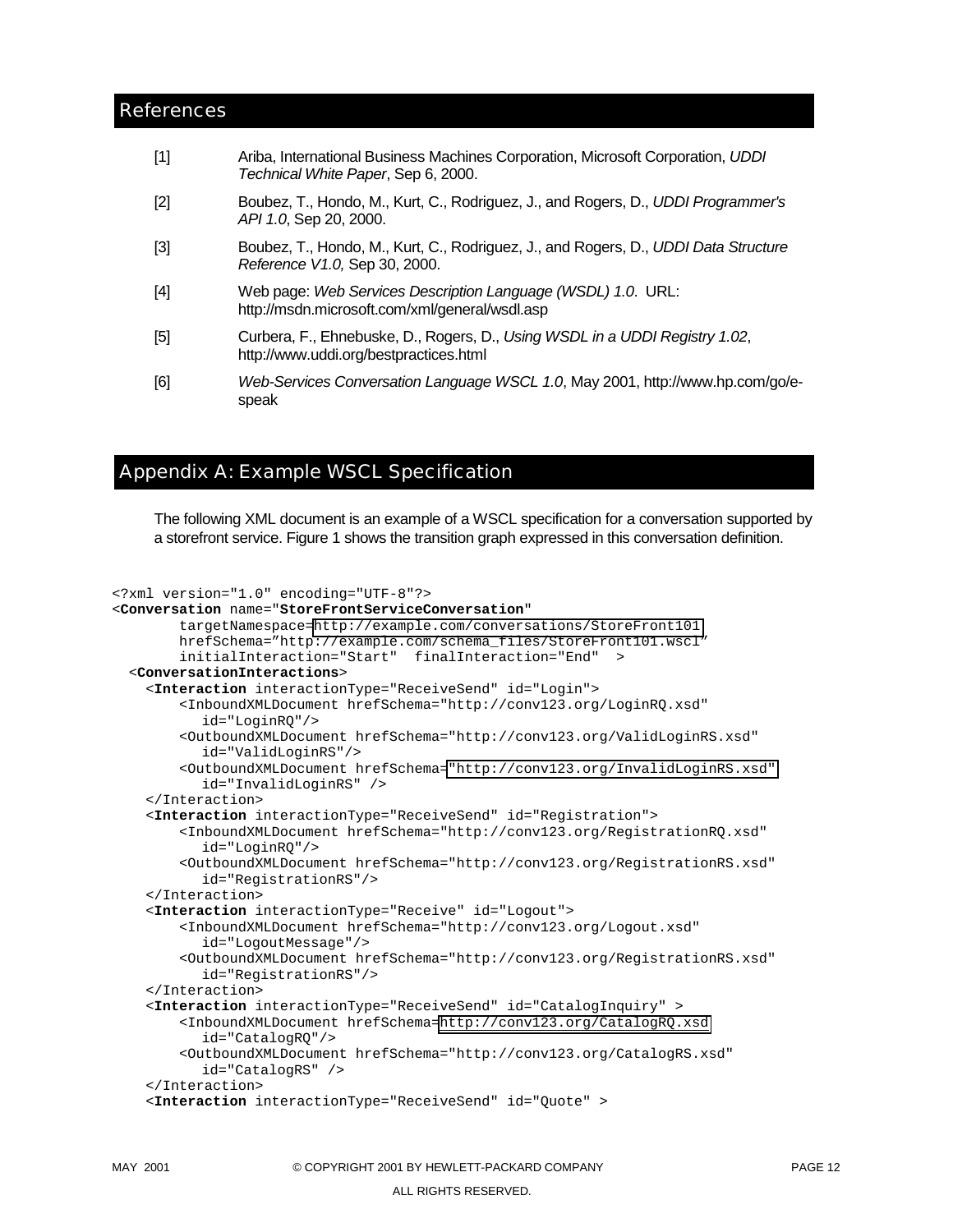```
<InboundXMLDocument hrefSchema="http://conv123.org/QuoteRQ.xsd"
        id="QuoteRQ" />
      <OutboundXMLDocument hrefSchema="http://conv123.org/QuoteRS.xsd"
        id="QuoteRS" />
  </Interaction>
  <Interaction interactionType="ReceiveSend" id="Purchase" />
      <InboundXMLDocument hrefSchema="http://conv123.org/PurchaseOrderRQ.xsd"
        id="PurchaseOrderRQ" />
      <OutboundXMLDocument id="PurchaseOrderAcceptedRS"
        hrefSchema="http://conv123.org/PurchaseOrderAcceptedRS.xsd" />
      <OutboundXMLDocument id="InvalidPaymentRS"
        hrefSchema="http://conv123.org/InvalidPaymentRS.xsd" />
      <OutboundXMLDocument id="OutOfStockRS"
        hrefSchema="http://conv123.org/OutOfStockRS.xsd" />
  </Interaction>
  <Interaction interactionType="Send" id="Shipping" >
      <OutboundXMLDocument id="ShippingInformation"
        hrefSchema="http://conv123.org/ShippingInformation.xsd" />
  </Interaction>
  <Interaction interactionType="Empty" id="Start" />
  <Interaction interactionType="Empty" id="End" />
</ConversationInteractions>
<ConversationTransitions>
  <Transition>
    <SourceInteraction href="Start"/>
    <DestinationInteraction href="Login"/>
  </Transition>
  <Transition>
    <SourceInteraction href="Start"/>
    <DestinationInteraction href="Login"/>
  </Transition>
  <Transition>
    <SourceInteraction href="Registration"/>
    <DestinationInteraction href="Registration"/>
  </Transition>
  <Transition>
    <SourceInteraction href="Login"/>
    <DestinationInteraction href="Registration"/>
    <SourceInteractionCondition href="InvalidLoginRS"/>
  </Transition>
  <Transition>
    <SourceInteraction href="Login"/>
    <DestinationInteraction href="Login"/>
    <SourceInteractionCondition href="InvalidLoginRS"/>
  </Transition>
  <Transition>
    <SourceInteraction href="Login"/>
    <DestinationInteraction href="CatalogInquiry"/>
    <SourceInteractionCondition href="ValidLoginRS"/>
  </Transition>
  <Transition>
    <SourceInteraction href="Login"/>
    <DestinationInteraction href="Quote"/>
    <SourceInteractionCondition href="ValidLoginRS"/>
  </Transition>
 <Transition>
    <SourceInteraction href="Login"/>
    <DestinationInteraction href="Purchase"/>
    <SourceInteractionCondition href="ValidLoginRS"/>
  </Transition>
  <Transition>
    <SourceInteraction href="CatalogInquiry"/>
    <DestinationInteraction href="CatalogInquiry"/>
  </Transition>
```